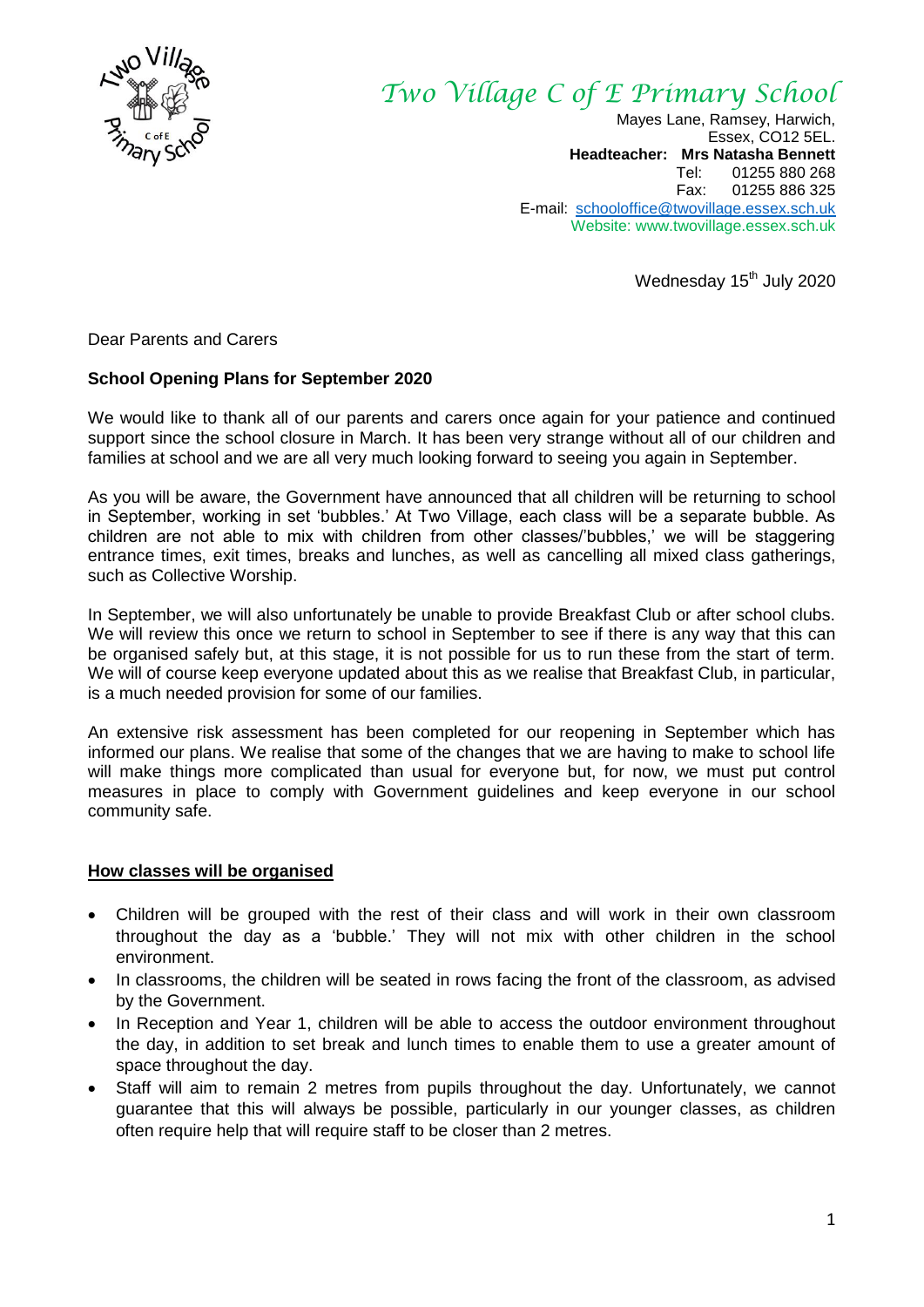# **Cleaning/Health and Safety**

- The school has been deep cleaned during the partial closure period and will be deep cleaned again before the children return to school.
- Regular enhanced cleaning will continue to take place throughout the school day particularly of toilets, hard work surfaces, door handles and light switches.
- Children will wash their hands in designated areas (usually within their own room) frequently throughout the day. They will be reminded how to wash their hands with regular reminders provided by staff and posters displayed around the school.
- Hand sanitiser will be available in all classrooms.
- Each group will have a separate designated toilet for use throughout the day. These will be labelled for clarity.
- Children will use only their external door for the majority of the day. They will only need to move into the inner area of the school (atrium/corridors) to use the toilet. Corridor areas will be monitored by the group leader before children leave the classroom to ensure these are free of other children.
- Classrooms will be well ventilated.
- We will encourage our older pupils to maintain safe distancing with one another in school wherever possible. However, please be aware that this will be challenging and is realistically not possible throughout the school day, due to the size of classrooms and cloakrooms. We do not expect our youngest children to keep their distance from one another.
- There is no expectation that staff will routinely wear face coverings. However, staff may wear PPE in very specific circumstances.

# **Lunchtime/Breaktime**

- Groups will have staggered break and lunch times to ensure that groups do not mix.
- Meals will be provided for any pupils who require these, including free school meals and universal free school meals for pupils in Reception and Key Stage 1. A normal school menu will resume, although some of our normal menu options, such as roast dinner, may not be available initially due to limits on the number of staff who are able to work safely in the kitchen.
- Pupils who are bringing a packed lunch to school will eat their lunch in their classroom or, weather permitting, outside. Tables will be cleaned thoroughly before and after use.
- Children who do not want a meal provided by the school should bring in a labelled packed lunch box which will be kept with them.
- All children should also bring a **labelled water bottle** with them each day for use at lunchtime and during the school day. Water bottles should be full as there will be no access to water fountains.
- School dinners will be eaten in the hall. Children will be seated only with children from their class. Lunch sittings will be staggered to ensure groups do not mix. Two classes will use the hall at each sitting but will sit at opposite sides of the school hall, divided by a corridor of at least two metres.
- No Tuck Shop will be available for snacks at break so a snack should be provided within your child's lunchbox or in their bag.
- A maximum of 3 groups will be permitted to use outdoor areas during each break. There will be designated zones for each group to ensure classes do not mix.
- No large play equipment (the climbing frames, climbing wall or pirate ship) will be in use.
- Each 'bubble' will be provided with their own set of equipment to use outside at lunch time. This will not be used by any other groups.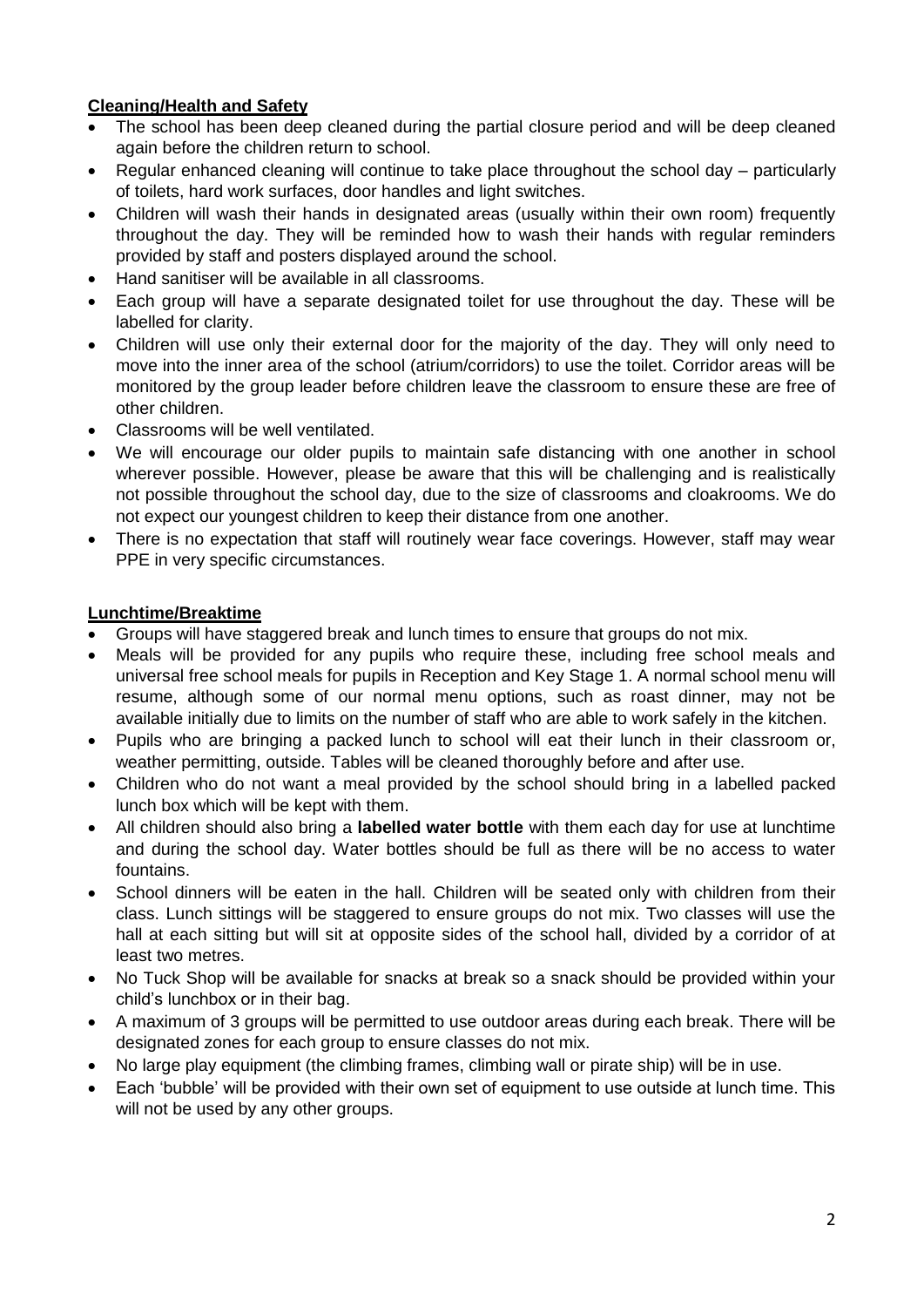# **What will children need to bring/wear?**

- **Children should return to wearing full school uniform**.
- Children will be provided with their own stationary/equipment in a labelled plastic wallet so do not need to bring equipment (e.g. pencil cases) to school with them. They should only need to bring in their lunch, snack, water, a small bag (book bags only for Reception, Year 1 and Year 2 and a small bag for KS2 pupils) a coat or/and sunhat (as required). PE kits must be brought into school in a drawstring bag – as stated in the revised Uniform Policy.
- **Please apply sun cream before school** (as required) as we will not be able to do this in school. Children may bring sun cream with them in their bag if it is felt that they will require an additional application during the day. However, they will need to apply this themselves.
- Children will have a collection of reading books available within their own classroom which they will be able to take home.

## **The start/end of the day**

- In order to reduce the number of people at the school gates, we will continue to stagger start times and finish times and will be making use of both entrances to the school. We realise that normally people may use one particular entrance but in order to ensure everyone's safety, we have to allocate a specific entrance/exit time and position to each year group.
- Where possible, to try to make things easier for parents/carers, we have tried to organise for siblings to arrive and leave at the same time as each other.
- **It is essential that children are brought/collected promptly at the given time/position every day**. Unfortunately, as we do not have much time between groups arriving and leaving, if children/parents/carers arrive at the wrong time, this will cause complications.
- **Children should be brought to school and collected from school by an adult. Only one person should attend to drop off or collect their child/children.**
- Staff will meet their class at the appropriate entrance and children will be escorted to their room. Any additional siblings who arrive with a class will be given a designated space to wait in and will be collected by a member of staff.
- Children arriving at the front of the school, who travel by car, will be asked to sit in their car within a queue outside the school entrance and children will be delivered to the group leader who will organise the children to enter the school building. It should not be necessary for adults to get out of the car, unless they need to assist their child in getting out safely. Once your child is with the member of staff, you may drive off, allowing more cars to move into the delivery area.
- Anyone who walks to school and enters via the front entrance should wait on the path with their child until their child is called over. If there are other families waiting on the path, please ensure that you remain 2 metres away from them wherever possible.
- Classes who arrive at the back of the school will be delivered, by their parent/carer, to a designated socially distances space on the playground and then be sent/escorted to their classroom by a member of staff. Any additional siblings who arrive with a class will be given a designated space to wait in, with their parent/carer, and will be collected by a member of staff. Parents will be then asked to move to socially distanced spaces on the path in preparation to exit the school. Parents/carers will be able to exit the school site once the next year group are in position on the playground. Parents/carers should observe social distancing rules at all times when they arrive/leave. We appreciate that this may seem a little complicated but as the back entrance is rather narrow it is difficult to provide access for larger numbers of pupils without having a one way system in place. Staff will be present to support with this process.
- No parents may access the rest of the school site at any of these times unless there is an emergency or you are asked to attend by school staff.
- Children will be collected at the end of the school day in the same way. At the front of the school, parents/carers who have driven should wait in their cars for the group leader to send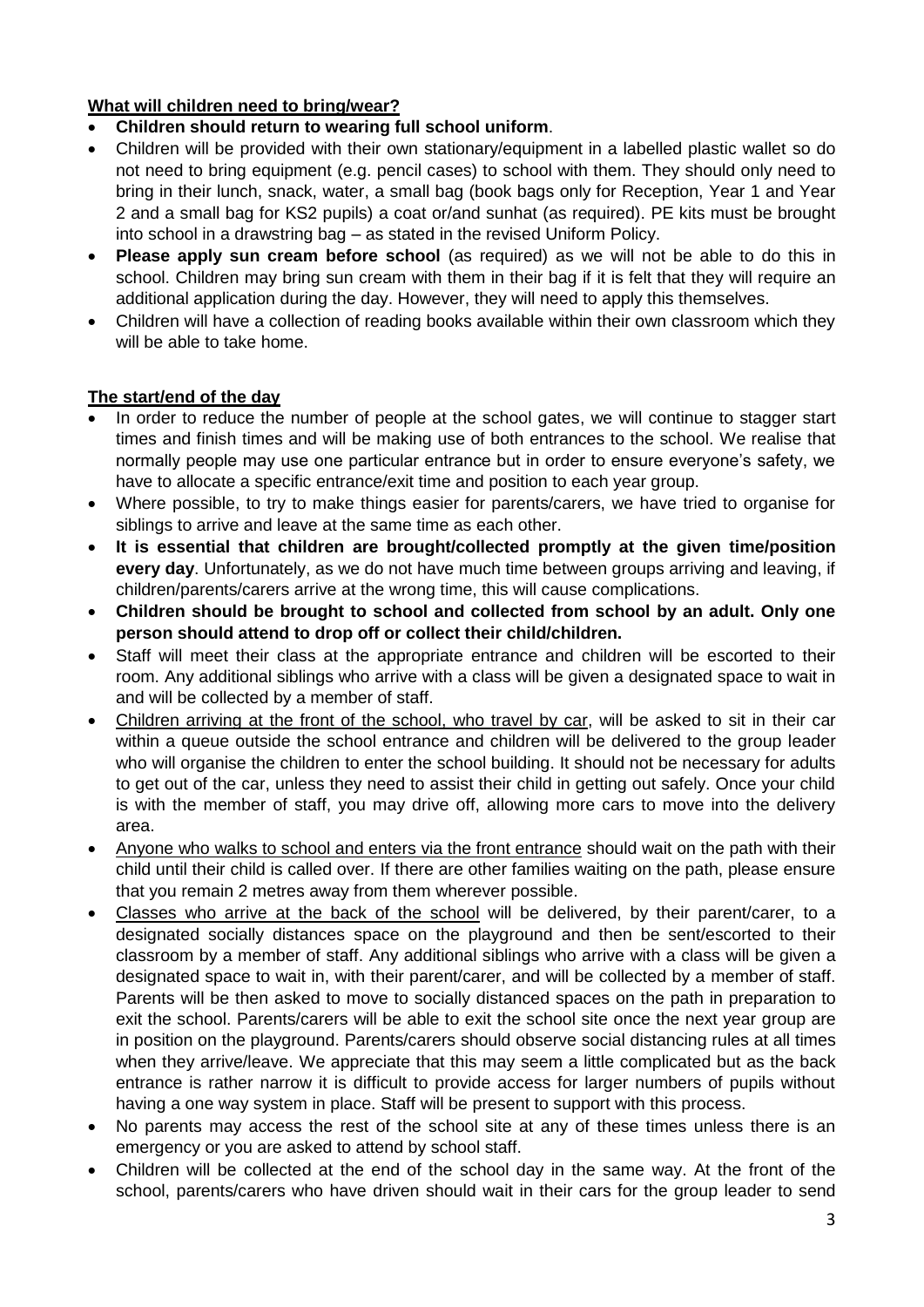their child over and parents/carers who have walked should wait on the path, ensuring that they are observing social distancing rules. Parents/carers collecting children from the back gate will be asked to wait in designated socially distances spaces on the playground, 2 metres apart, for their child to be sent over to them and will exit in the same way as in the mornings.

- If you are using the back entrance/exit, it would be easier if you did not bring younger siblings, who are not attending school, when you drop off/collect your child/children. However, we do appreciate that this may be difficult for some people so they may need to do this. If this is necessary, please ensure that your younger child is able to remain with you and that you can ensure that you remain at least 2 metres away from anyone else. If you are dropping off or collecting from the front entrance, this should not be a problem as you/your child will not need to leave the car.
- You will be provided with an entrance/exit and start/finish time. **You may only use your allocated entrance/exit at the given time and must be at this point on time to ensure the safety of the whole school community.**

| <b>Arrival times</b>   | 8.30  | 8.40  | 8.50  |
|------------------------|-------|-------|-------|
| <b>Departure times</b> | 14.40 | 14.50 | 15.00 |

## **Access to the school**

- Parents and carers should not need to enter the school site, unless there is an emergency or they are requested to attend by school staff. Children will be dropped off at and collected from the designated areas at the front and back of the school, as explained above.
- **Parents/carers should not come to the school office as this will be closed to visitors for now**.
- If you have a query, concern or need to share something with the school, this should be done by telephone or email.
- To pay for school meals, please put any money/cheques in a clearly labelled envelope which can be placed in a box provided by the group leader when delivering your child in the morning.

## **Attendance**

- From September, the Government expect all children to be attending school therefore **our normal Attendance Policy will apply**.
- Home Learning will be provided if your child is unable to attend school based on advice from Public health England or/and a health professional.
- Home Learning will be provided for the whole class if a class is required to self-isolate.

#### **Behaviour**

- Temporary behaviour guidelines will be in place which will clearly outline school expectations and consequences for breaching guidelines, including those that risk the safety of children and staff. All staff and parents/carers will receive a copy of this along with a Home School Agreement.
- Pupils who pose a risk to safety may need to be collected by an adult and leave the school site.

## **What will happen if any children or staff show any symptoms of Covid 19?**

 The Headteacher will be informed as soon as possible – either by a member of staff, if this happens in school, or by the parent if the child is at home.

#### Symptoms shown in school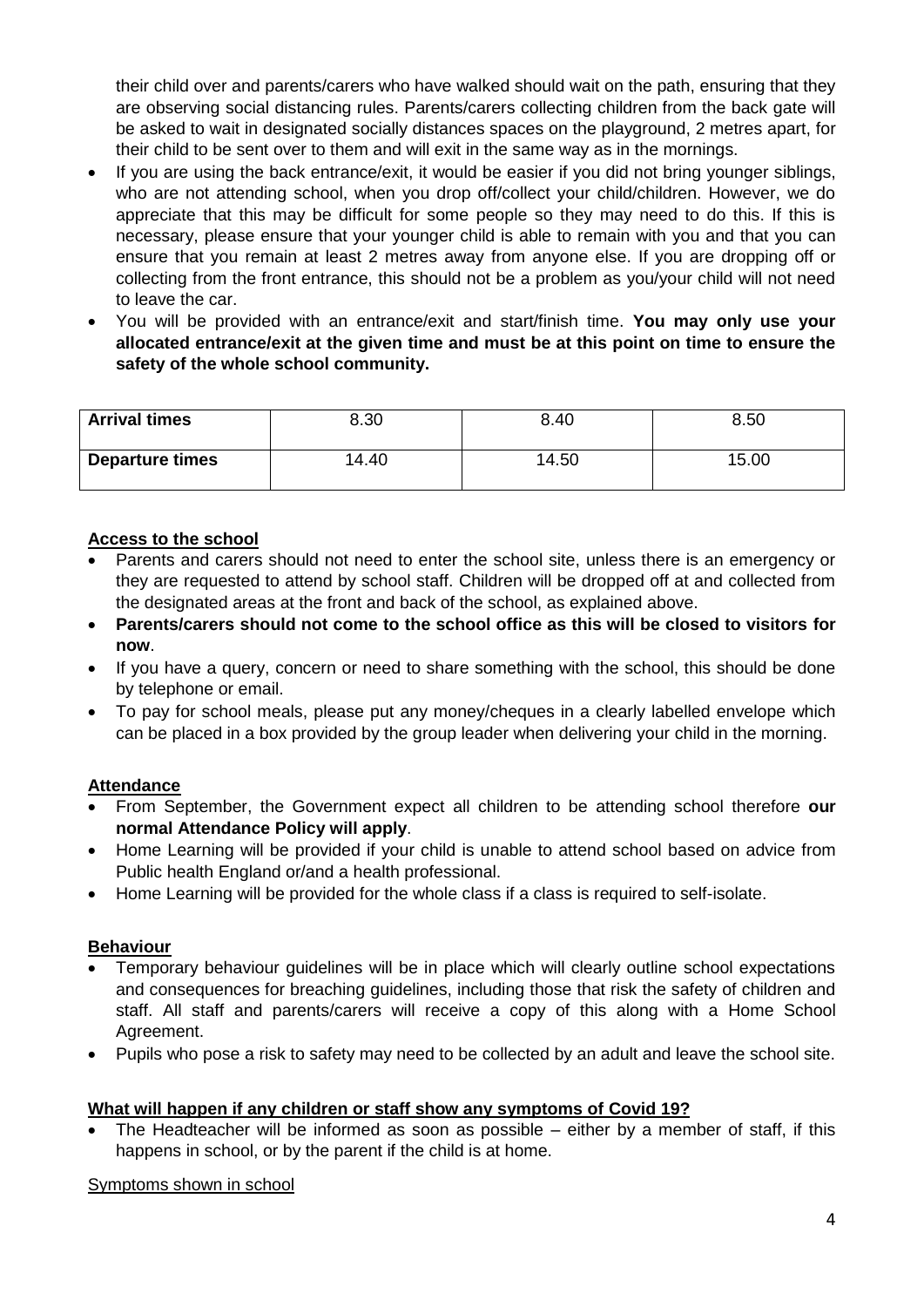- The child showing symptoms will be escorted safely to be isolated in a separate room, designated for this purpose. A member of staff will supervise the child from outside of the room and the parent will be called.
- If the child becomes seriously ill the emergency services will be contacted.
- If a member of staff is displaying symptoms, they will leave the school site as quickly as possible. Back up staff will be asked to cover the group being led if required.
- The rest of the affected group will go outside as soon as possible and move to another room if available or remain outside if weather permits.
- Any children showing symptoms will have access to testing (guidance will be provided) and their parent/carer must inform the school as soon as their results are available.
- Cleaners and the caretaker will be informed immediately to ensure the possibility of a deep clean of the classrooms used.
- Parents of children in the same group will be informed by telephone as soon as possible and all other parents will be informed by email/letter.
- The affected child must self-isolate for 7 days. Their fellow household members should selfisolate for 14 days.
- All staff and pupils have access to a test if they display symptoms or coronavirus.
- Where the child or staff member tests positive, the rest of the class will be sent home and advised to self-isolate for 14 days. Anyone else who has been in close contact with this person will also need to self-isolate for 14 days.
- Parents/carers will be informed about engaging with the test and trace process.
- The school will report any confirmed cases of coronavirus immediately to the local health protection team and will follow advice given.

## Symptoms shown at home

- **The parent/carer of any child showing any symptoms must inform the school as soon as possible and the child must remain at home.**
- The rest of the child's group will be relocated to another room if possible/or to work outdoors to allow for cleaning – as soon as confirmed.
- The cleaning team/caretaker will be informed to ensure a deep clean is organised as quickly as possible.
- The child will have access to testing (guidance will be provided) and their parent/carer must inform the school as soon as results are available.
- Parents of children in the same group as the affected child will be informed by telephone as soon as possible and all other parents will be informed by email/letter.
- The affected child must self-isolate for 7 days. Their fellow household members should selfisolate for 14 days. Anyone else who has been in close contact with this person will also need to self-isolate for 14 days.
- Parents/carers will be informed about engaging with the test and trace process.
- The school will report any confirmed cases of coronavirus immediately to the local health protection team and will follow advice given.

If you have any questions about our plans for full reopening that you would like answered, please do not hesitate to contact us.

Obviously, these are our current plans for September, based on what we know at this point in time. It may become necessary to change these before we return to school in September, if there is a change in guidance from the Local Authority and/or Government. We will of course contact you about any changes, as soon as possible, if this becomes necessary.

Thank you again for your patience and support – it is very much appreciated.